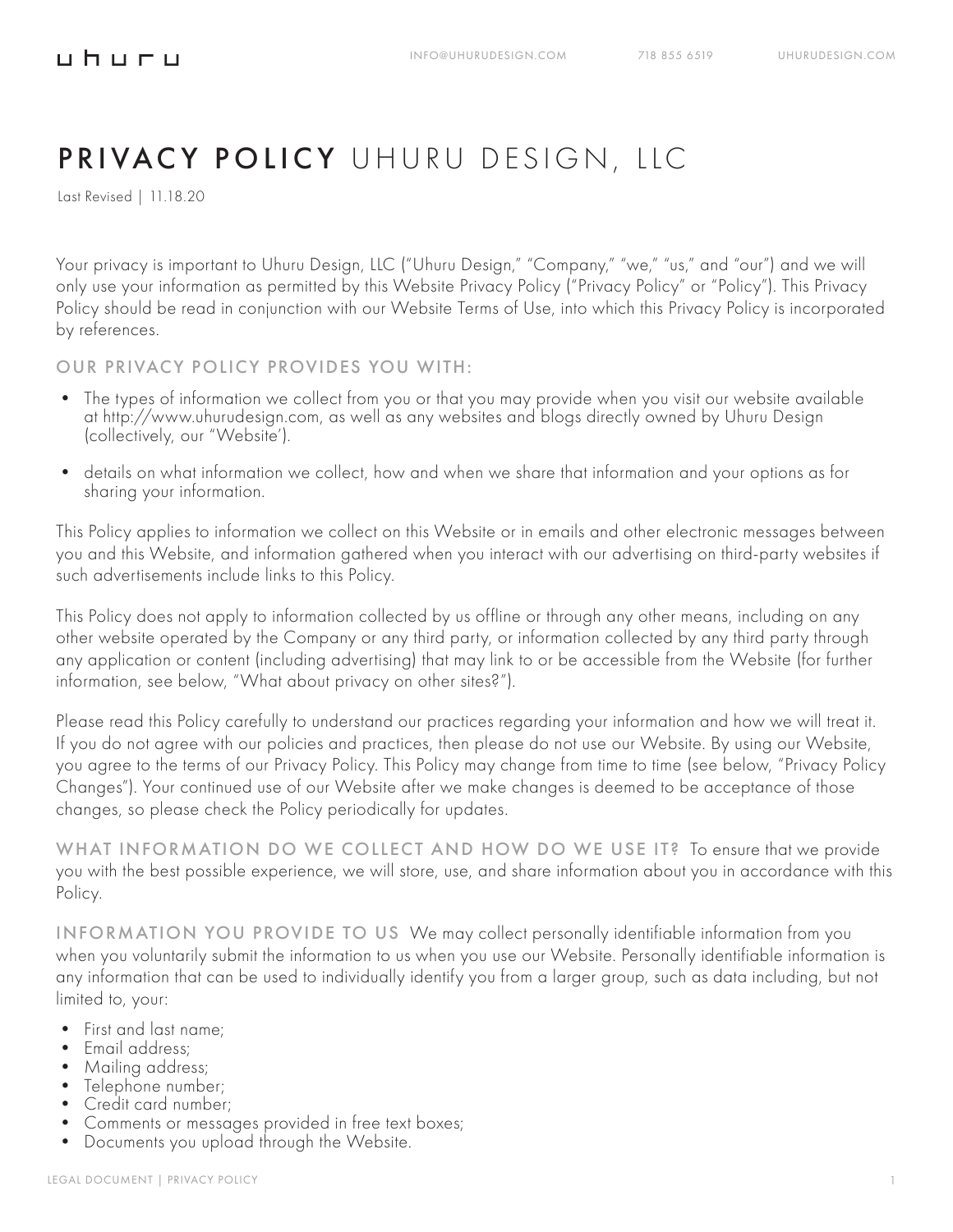Last Revised | 11.18.20

We need this information in order to process and fulfill your order and to notify you of your order status, in order to register you as a user of this site or to provide you with services. We may also collect personally identifiable information from you if you choose to subscribe to our email program or enter the information in connection with content or suggestions you post on this Website.

The information that you provide in each case will vary. In some cases, you may be able to provide personally identifiable information via email or free text boxes, such as contacting the Uhuru Design to request further information. When providing your personally identifiable information, please provide only relevant information and do not provide unnecessary sensitive information, such as Social Security numbers, credit card information or other sensitive personal data. Uhuru Design will neither process nor store any credit card information that you submit to the Website. Any credit card information that you provide to the Website will be processed and stored by a trusted third-party, PCI-DSS compliant, credit card processor.

Additionally, we may ask you to create a username and password that should only be known to you.

AUTOMATED INFORMATION COLLECTION In addition to the information that you provide to us, we may also collect information about you during your visit to our Website. We collect this information using automated tools that are detailed below. These tools may collect information about your behavior and your computer system, such as your internet address (IP Address), the pages you have viewed, and the actions you have taken while using the Website. Some of the tools we use to automatically collect information about you may include:

(a) COOKIES A "cookie" is a small data file transmitted from a website to your device's hard drive. Cookies are usually defined in one of two ways, and we may use either (or both) of them:

- (1) session cookies, which do not stay on your device after you close your browser, and
- (2) persistent cookies, which remain on your device until you delete them or they expire.

#### WE USE THE FOLLOWING CATEGORIES OF COOKIES ON OUR WEBSITE:

STRICTLY NECESSARY COOKIES These cookies are essential in order to enable you to move around the Website and use its features. Without these cookies, services you have requested, such as maintaining a record of your purchased items (e.g. a shopping cart), cannot be provided.

PERFORMANCE COOKIES These cookies collect anonymous information on how you use our Website to help us understand how you arrive at our Website, browse or use our Website and highlight areas where we can improve, such as navigation. The data stored by these cookies never shows personal details from which your individual identity can be established.

FUNCTIONALITY COOKIES These cookies remember choices you make such as the country from which you visit our Website, your preferred language, and your search parameters. This information can then be used to provide you with an experience more appropriate to your selections and to make your visits to our Website more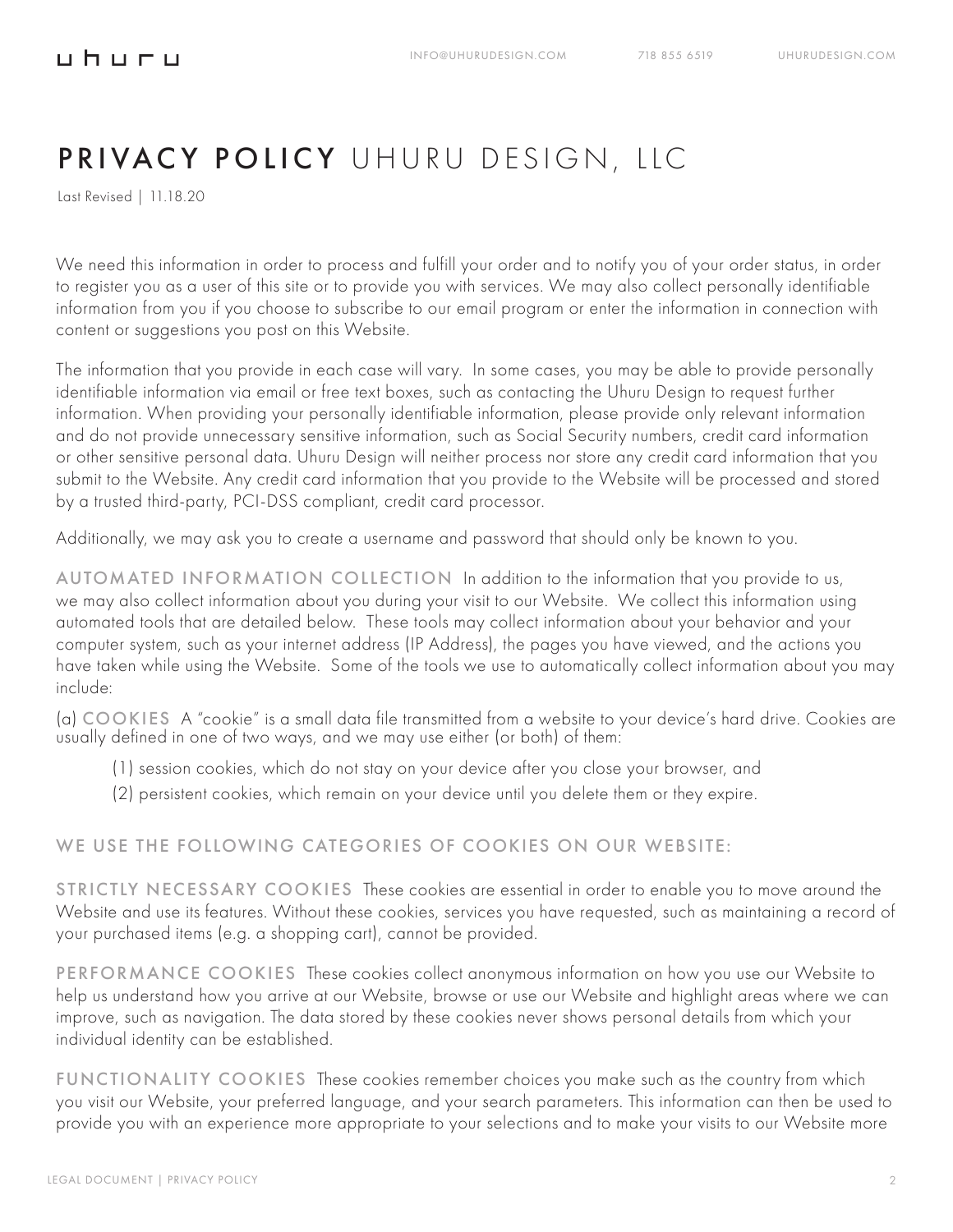Last Revised | 11.18.20

<u>uhuru</u>

tailored to your preferences. The information in these cookies may be anonymized. These cookies cannot track your browsing activity on other websites.

TARGETING COOKIES OR ADVERTISING COOKIES These cookies collect information about your browsing habits in order to make advertising more relevant to you and your interests. They are also used to limit the number of times you see an advertisement as well as help measure the effectiveness of an advertising campaign.

The cookies are usually placed by third-party advertising networks. These cookies remember the websites you visit and that information is shared with other parties such as advertisers.

Of course, if you do not wish to have cookies on your devices, you may turn them off at any time by modifying your internet browser's settings. However, by disabling cookies on your device, you may be prohibited from full use of the Website's features or lose access to some functionality.

(b) GOOGLE ANALYTICS The Website sends aggregated, non-personally identifiable information to Google Analytics for the purpose of providing us with the ability to conduct technical and statistical analysis on the Website's performance. For more information on how Google Analytics supports the Website and uses information sent from the Website, please review Google's privacy policy available at https://policies.google.com/technologies/partner-sites.

(c) WEB BEACONS A Web Beacon is an electronic image. Web Beacons can track certain things from your computer and can report activity back to a web server allowing us to understand some of your behavior. If you choose to receive emails from us, we may use Web Beacons to track your reaction to our emails. We may also use them to track if you click on the links and at what time and date you do so. Some of the third-party marketers we engage with may use Web Beacons to track your interaction with online advertising banners on our Website. This information is only collected in aggregate form and will not be linked to your personally identifiable information. Please note that any image file on a webpage can act as a Web Beacon.

(d) EMBEDDED WEB LINKS Links provided in our emails and, in some cases, on third-party websites may include tracking technology embedded in the link. The tracking is accomplished through a redirection system. The redirection system allows us to understand how the link is being used by email recipients. Some of these links will enable us to identify that you have personally clicked on the link and this may be attached to the personally identifiable information that we hold about you. This data is used to improve our service to you and to help us understand the performance of our marketing campaigns.

(e) THIRD-PARTY WEBSITES AND SERVICES We work with a number of service providers of marketing communications technology. These service providers may use various data collection methods to improve the performance of the marketing campaigns we are contracting them to provide. The information collected can be gathered on our Website and also on the websites where our marketing communications are appearing. For example, we may collect data where our banner advertisements are displayed on third-party websites.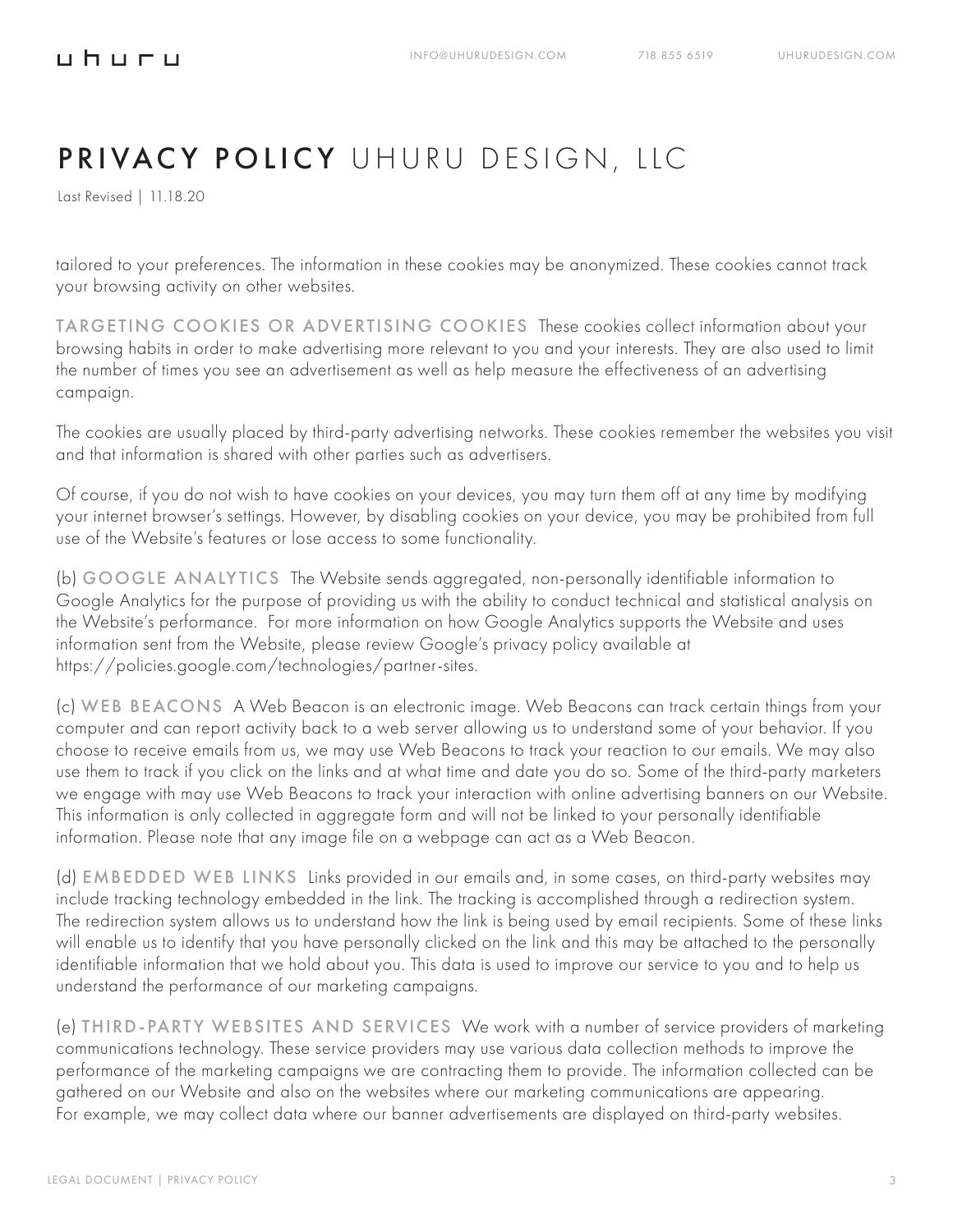Last Revised | 11.18.20

CHOICES FOR OPT-IN AND OPT-OUT We and/or our third party marketing partners may contact you and market to you, including by mail, Internet connection, telephone, fax or mail, consistent with this Privacy Policy. However, in each of our email marketing communications, we will allow you to opt out of future email marketing communications. We will attempt to require third parties with whom we share your information to also allow you to opt out of future email marketing communications. Participation in certain programs will require you to accept email communications regarding the program itself. We will also attempt to prohibit our vendors and marketing partners from using your information in a manner inconsistent with this Privacy Policy. You may opt-out of receiving email communications by clicking the "Unsubscribe" link at the bottom of the email message received. It may take us up to ten days to complete this process, as permitted by law.

Any such communications you receive from us will be administered in accordance with your preferences and this Policy.

ACCURACY AND ACCESS TO YOUR PERSONALLY IDENTIFIABLE INFORMATION We strive to maintain and process your information accurately. We have processes in place to maintain all of our information in accordance with relevant data governance frameworks and legal requirements. We employ technologies designed to help us maintain information accuracy on input and processing.

Where we can provide you access to your personally identifiable information in our possession, we will always ask you for a username and password to help protect your privacy and security. We recommend that you keep your password safe, that you change it periodically, and that you do not disclose it to any other person or allow any other person to use it.

To view and change the personally identifiable information that you have provided to us, you can log in to your account and follow the instructions on that webpage, or contact us directly for assistance.

HOW WE USE YOUR INFORMATION The information we gather and that you provide is collected to provide you information and the services you request, in addition to various other purposes, including, but not limited to:

- Assisting you with items such as personalized experiences, facilitation of product usage, and enforcement of the Terms of Use.
- Preventing malicious activity and providing you with a secure experience.
- Providing service and support for services you request.
- Providing marketing communications that are effective and optimized for you.
- Keeping you up-to-date with the latest benefits available from us.
- Preventing unwanted messages or content.
- Measuring the performance of our marketing programs.

Contacting you about services and offers that are relevant to you.

HOW WE SHARE YOUR INFORMATION We do not sell or lease your personally identifiable information to any third party. We may disclose your personally identifiable information to our trusted third-party business partners in accordance with this Policy. We work with a number of partners that help us process your requests,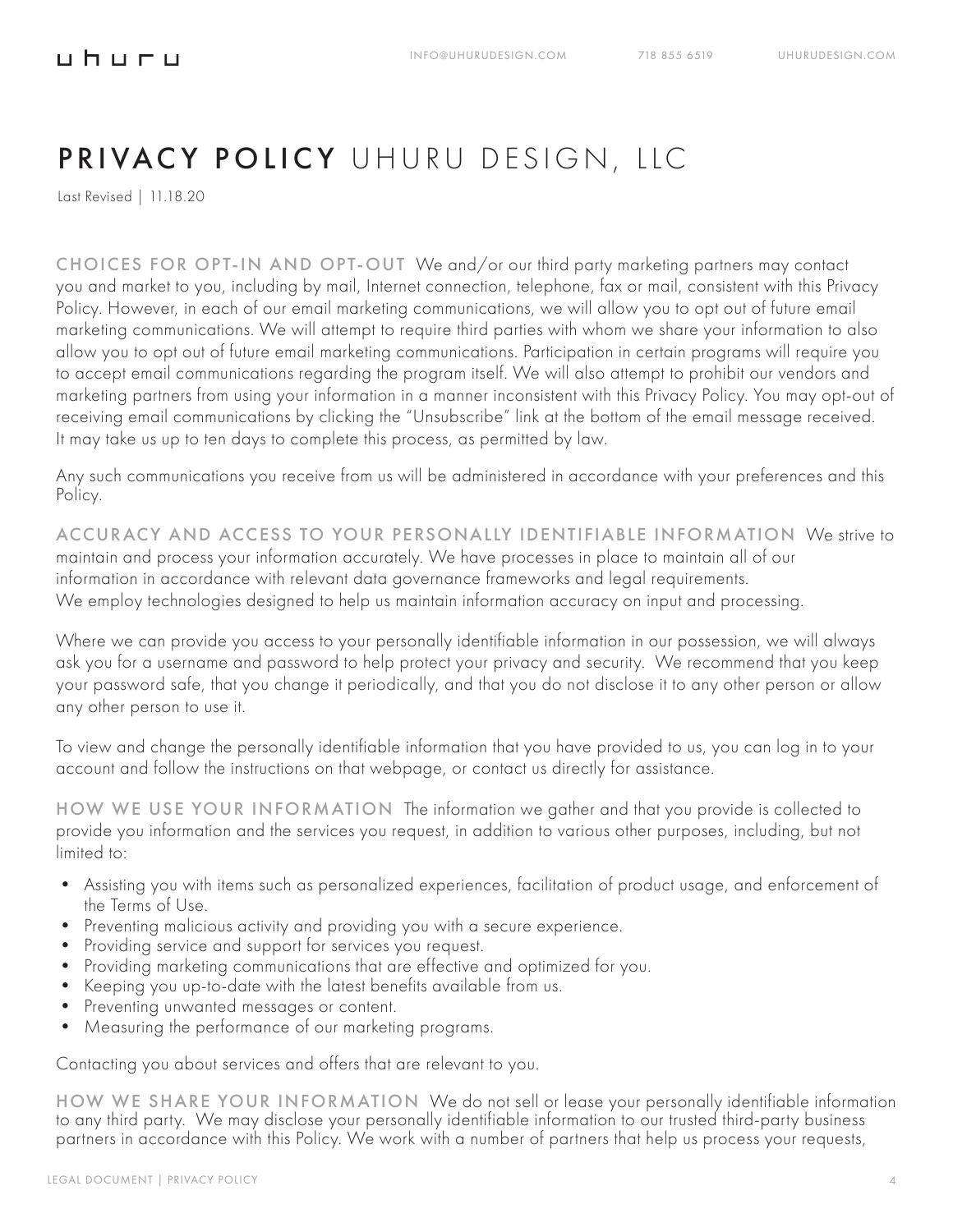Last Revised | 11.18.20

deliver customer service and support, send email marketing communications, and provide experiences that you have come to expect from us. We will share your personally identifiable information with these third parties in order to fulfill the service that they provide to us. These third-party partners are under contract to keep your personally identifiable information secure and not to use it for any reason other than to fulfill the service we have requested from them.

For example, trusted third-party partners such as Oracle NetSuite, Shopify and Citrix Podio host aspects of the Website, and as a result, the Website may share your personally identifiable information with these trusted third-party partners. In addition, the Website utilizes various EDI plugins and participates in partner referral programs. To learn more about Shopify, its services, and how it may support your personally identifiable information, please visit https://www.shopify.com/legal/privacy. Likewise, to learn more about Citrix Podio, its services, and how it may support your personally identifiable information, please visit https://www.citrix.com/about/legal/ privacy/. To learn about Oracle NetSuite, and the range of services we may engage with now, or in the future, please visit https://www.oracle.com/legal/privacy/.

Except as described in this Policy, we will not share your information with third parties without your notice and consent, unless it is under one of the following circumstances:

- Responding to duly authorized information requests from law enforcement or other governmental authorities.
- Complying with any law, regulations, subpoena, or court order.
- Investigating and helping prevent security threats, fraud, or other malicious activity.
- Enforcing or protecting the rights and properties of Uhuru Design or its subsidiaries.
- Protecting the rights or personal safety of Uhuru Design's employees.

There are circumstances where the Uhuru Design may decide to buy, sell, or reorganize its business in selected countries. Under these circumstances, it may be necessary to share or receive personally identifiable information with prospective or actual partners or affiliates. In such circumstances, the Uhuru Design will ensure your information is used in accordance with this Policy.

SECURITY We take every precaution to protect our customers' information. When customers submit sensitive information via the Website, your information is protected both online and off-line.

We use reasonable technical, administrative, and physical safeguards in order to protect your personally identifiable information against accidental loss and from unauthorized access, use, alteration, and disclosure. However, we can never promise 100% security. You have a responsibility, as well, to safeguard your information through the proper use and security of any online credentials used to access your personally identifiable information, such as a username and password. If you believe your credentials have been compromised, please change your password. Please also notify us of any unauthorized use.

If you have any questions about the security at our website, please contact us using the information below in the Contact Information section.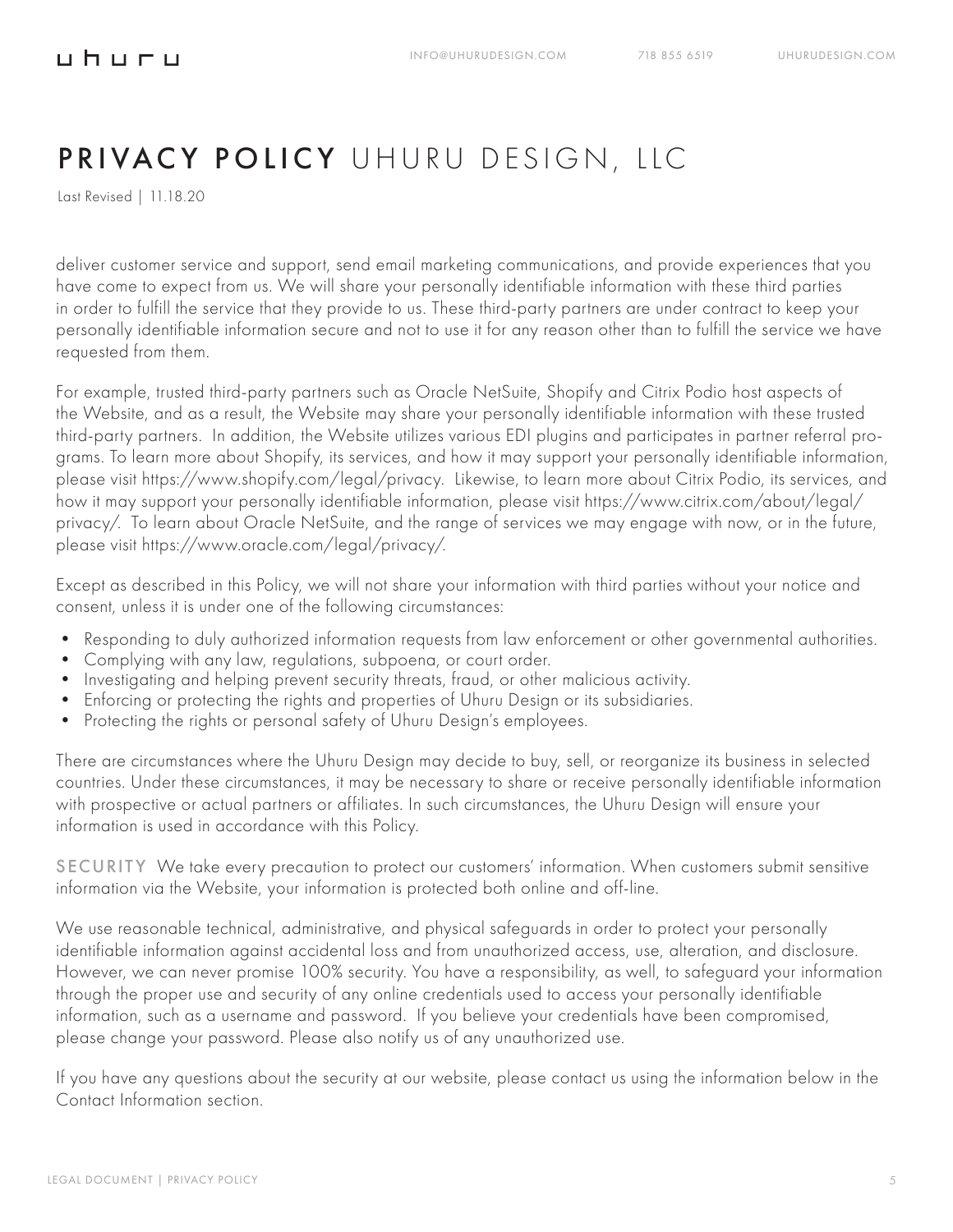Last Revised | 11.18.20

**⊔h⊔r⊔** 

WHAT ABOUT PRIVACY ON OTHER SITES? Our Website may contain links to other web sites. We provide these links for your convenience, but we do not review, control or monitor the privacy practices of web sites operated by others. Our Website may link to third-party websites and services, but these links are not endorsements of these sites, and this Policy does not extend to them. We are not responsible for the performance of these sites or for your business dealings with them. Your use of other web sites is subject to the terms and conditions of those web sites, including the privacy policies of those web sites.

If you are visiting our Web site through a link from another web site or search engine, information about your visit to us may be collected by the provider of the other web site or search engine. We encourage you to review the privacy policies of these other web sites or search engines.

PRIVACY POLICY CHANGES We may change this Privacy Policy at any time. If we make any changes to this Policy, a revised Policy will be posted on this webpage and the date of the change will be reported in the "Updated" block above. You can get to this page from any of our webpages by clicking on the "Privacy Policy" link (usually at the bottom of the screen).

CHILDREN'S PRIVACY The Web Sites are general audience web sites. We do not knowingly collect any personally identifiable information from children younger than the age of thirteen (13) on the Website and we will delete any personally identifiable information later determined to be from a user younger than thirteen (13). We encourage parents and guardians to provide adequate protection measures to prevent minors from providing information unwillingly on the internet.

CALIFORNIA PRIVACY RIGHTS Pursuant to California Civil Code Section 1798.83, we will not disclose or share your personally identifiable information with third parties for the purposes of third-party marketing to you without your prior consent.

Other than as disclosed in this Policy, the Website does not track users over time and across third-party websites to provide targeted advertising. Therefore, the Website does not operate any differently when it receives Do Not Track ("DNT") signals from your internet web browser.

If you are a California consumer, as defined by the California Consumer Privacy Act of 2018, you may be afforded additional rights with respect to your "Personal Information" as that term is explicitly defined under California law. Any Personal Information we collect is collected for the commercial purpose of effectively providing ourservices to you, as well as enabling you to learn more about, and benefit from, our services. You may exercise each of your rights as identified below, subject to our verification of your identity.

ACCESS You may email us at info@uhurudesign.com to request a copy of the Personal Information our Website databases currently contain.

PROHIBIT DATA SHARING When applicable, you may prohibit the sharing of your Personal Information by submitting a request via email to info@uhurudesign.com. In your email, please explain how you wish us to prohibit the sharing of your Personal Information, and which categories of third parties you want to prohibit from receiving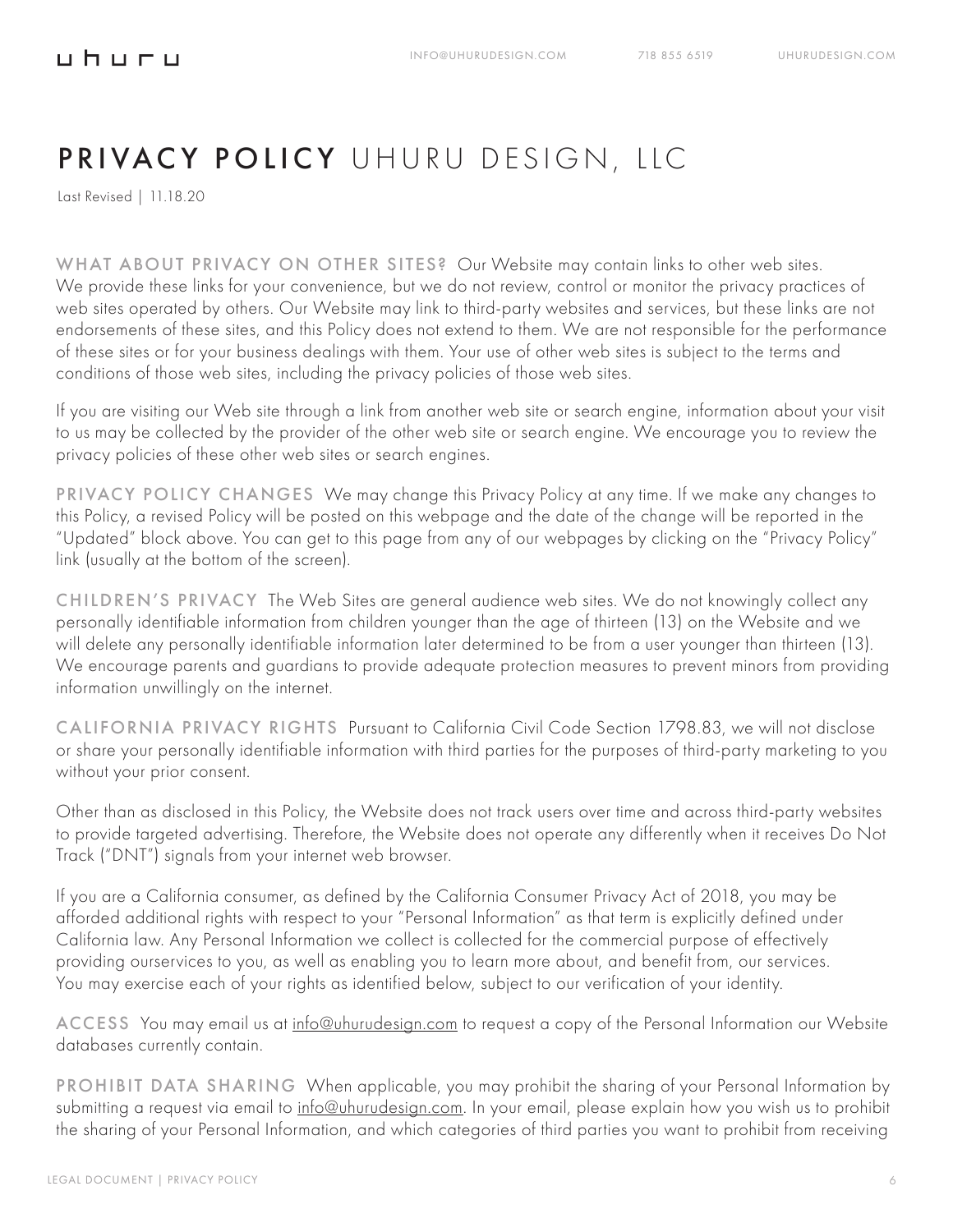Last Revised | 11.18.20

your Personal Information. When such prohibitions are not possible to provide our services to you, we will advise you accordingly. You can then choose to exercise any other rights under this Policy.

PORTABILITY Upon request and when possible, we can provide you with copies of your Personal Information. You may submit a request via email to info@uhurudesign.com. When such a request cannot be honored, we will advise you accordingly. You can then choose to exercise any other rights under this Policy.

DELETION If you should wish to cease use of our Website and have your Personal Information deleted from our Website, then you may submit a request by emailing us at info@uhurudesign.com. Upon receipt of such a request for deletion, we will confirm receipt and will confirm once your Personal Information has been deleted. Where applicable, we will ensure such changes are shared with trusted third parties.

We do not sell your Personal Information. If we ever decide to sell Personal Information, we will update you via this Policy and include a link entitled "Do Not Sell My Personal Information," to provide you with an opportunity to opt out of sales of your Personal Information.

If a California resident exercises his or her rights under California law, including the CCPA, we shall not discriminate against that California resident by denying our goods or services, charging different prices or rates to similarly situated consumers, providing a different level or quality of our goods or services, or taking any other adverse action.

FOR WEBSITE VISITORS OUTSIDE OF THE UNITED STATES We do not warrant or represent this Policy or the Website's use of your personally identifiable information complies with the laws of any other jurisdiction. Furthermore, to provide you with our services, we may store, process, and transmit information in the United States and other locations around the world, including countries that may not have the same privacy and security laws as yours. Regardless of the country in which such information is stored, we will process your personally identifiable information in accordance with this Policy.

FOR WEBSITE VISITORS IN THE EUROPEAN UNION ("EU") Under the General Data Protection Regulation (Regulation (EU) 2016/679 of the European Parliament and of the Council of 27 April 2016, or "GDPR"), individuals in the EU are afforded specific rights with respect to their Personal Information, or "personal data" as defined under the GDPR. For the purposes of this Policy, the Company operates as a data controller. Any personal data we collect from you is processed in the United States and under the terms of this Policy.

Any personal data we collect from you is processed in the legitimate interest of our business and providing our services to you as the lawful means of such processing. You may always withdraw your consent to our use of your personal data as described below. We will only retain your personal data for the time necessary to provide you the information and services to which you have consented, to comply with the law and in accordance with your rights below.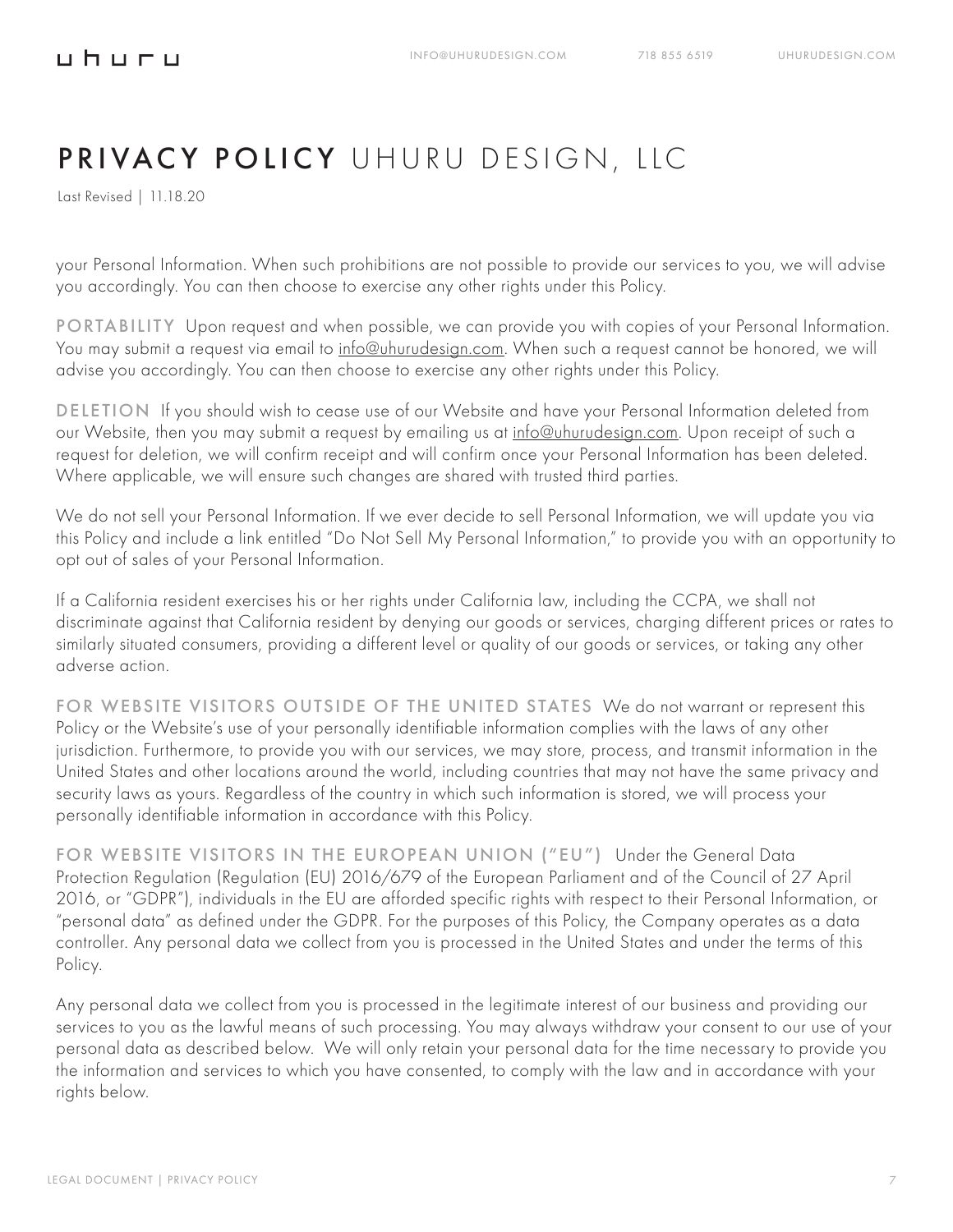#### <u>uhuru</u>

### PRIVACY POLICY UHURU DESIGN, LLC

Last Revised | 11.18.20

The Data Controllers are: NAME: Uhuru Design, LLC ADDRESS: 185 Van Dyke Street Brooklyn, NY 11231 EMAIL ADDRESS: info@uhurudesign.com

You can exercise any of the following rights, subject to verification of your identity, by notifying us as described below:

- ACCESS You may email us at info@uhurudesign.com to request a copy of the personal data our Website databases currently contain.
- AUTOMATED PROCESSING AND DECISION-MAKING You may email us at info@uhurudesigncom to request that we stop using your personal data for automated processing, such as profiling. In your email, please explain how you wish us to restrict automated processing of your personal data. When such restrictions are not possible, we will advise you accordingly. You can then choose to exercise any other rights under this Policy, to include withdrawing your consent to the processing of your personal data.
- CORRECTION OR RECTIFICATION You can correct what personal data our Website database currently contains by accessing your account directly, or by emailing us at info@uhurudesign.com to request that we correct or rectify any personal data that you have provided to us. We may not accommodate a request to change information if we believe the change would violate any law or legal requirement or cause information to be incorrect. Where applicable, we will ensure such changes are shared with trusted third parties.
- RESTRICT PROCESSING When applicable, you may restrict the processing of your personal data by submitting a request via email to info@uhurudesign.com. In your email, please explain how you wish us to restrict processing of your personal data. When such restrictions are not possible, we will advise you accordingly. You can then choose to exercise any other rights under this Policy, to include withdrawing your consent to the processing of your personal data. Where applicable, we will ensure such changes are shared with trusted third parties.
- OBJECT TO PROCESSING When applicable, you have the right to object to the processing of your personal data by submitting a request via email to info@uhurudesign.com. When such objections are not possible, we will advise you accordingly. You can then choose to exercise any other rights under this Policy, to include withdrawing your consent to the processing of your personal data. Where applicable, we will ensure such changes are shared with trusted third parties.
- PORTABILITY Upon request and when possible, we can provide you with copies of your personal data.